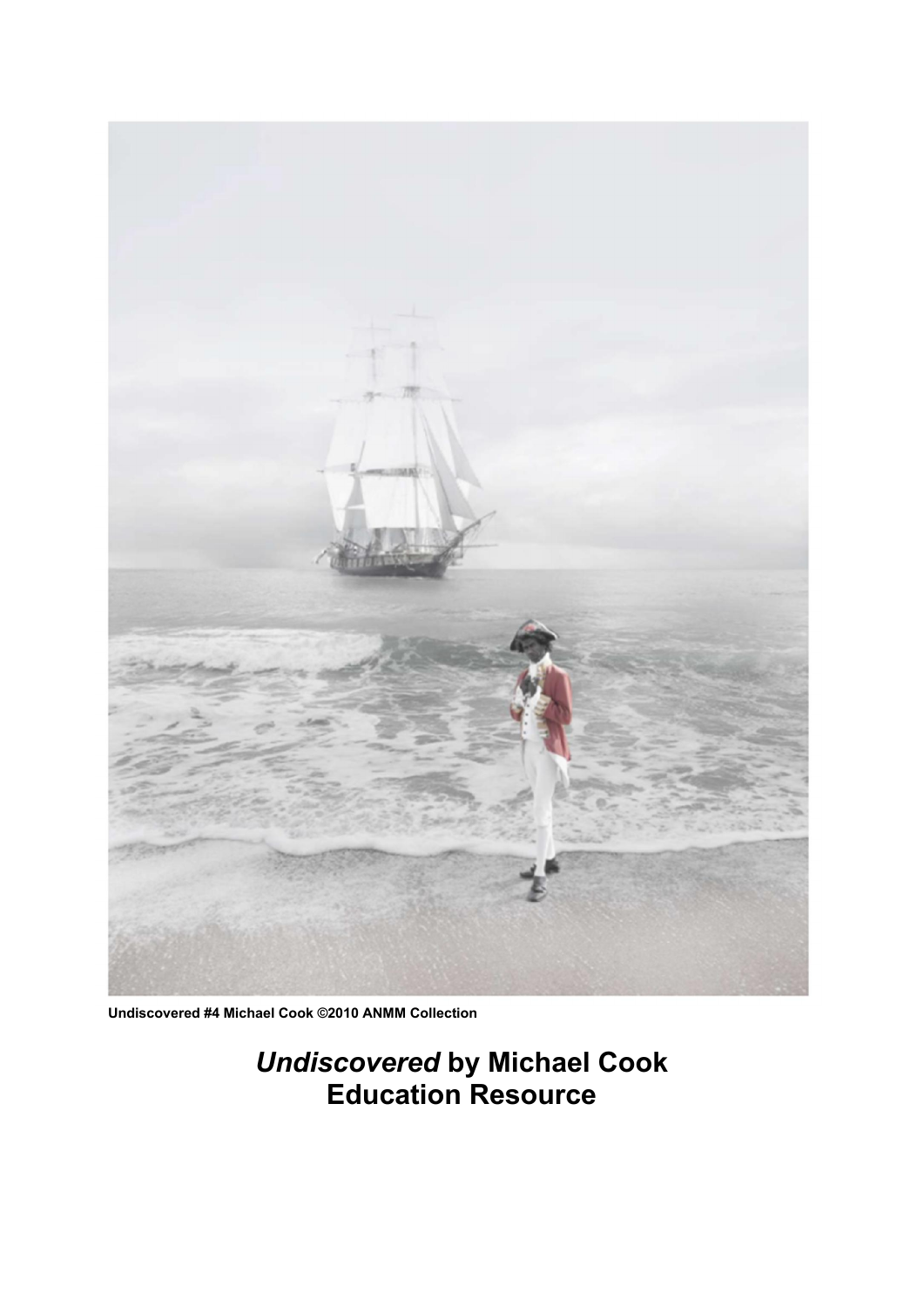## **ABOUT THIS RESOURCE**

This education resource is designed to be flexible, with optional extensions to the lesson. This resource may be used in conjunction with a visit to the exhibition but this is not necessary.

This education resource provides four sections to engage students' learning:

**UNPACKING THE IMAGE** provides questions to prompt student's visual literacy skills and support their subjective interpretation of the visual text

**CONVERSATION STARTERS** presents discussion provocations to encourage students to objectively consider the meanings in the visual text

**ACTIVITIES** engage students through practical or research-driven exercises

**EXTENSION p**rovides a more academically rigorous research designed for Stage 6 students to facilitate a deeper engagement with the Artist's practice.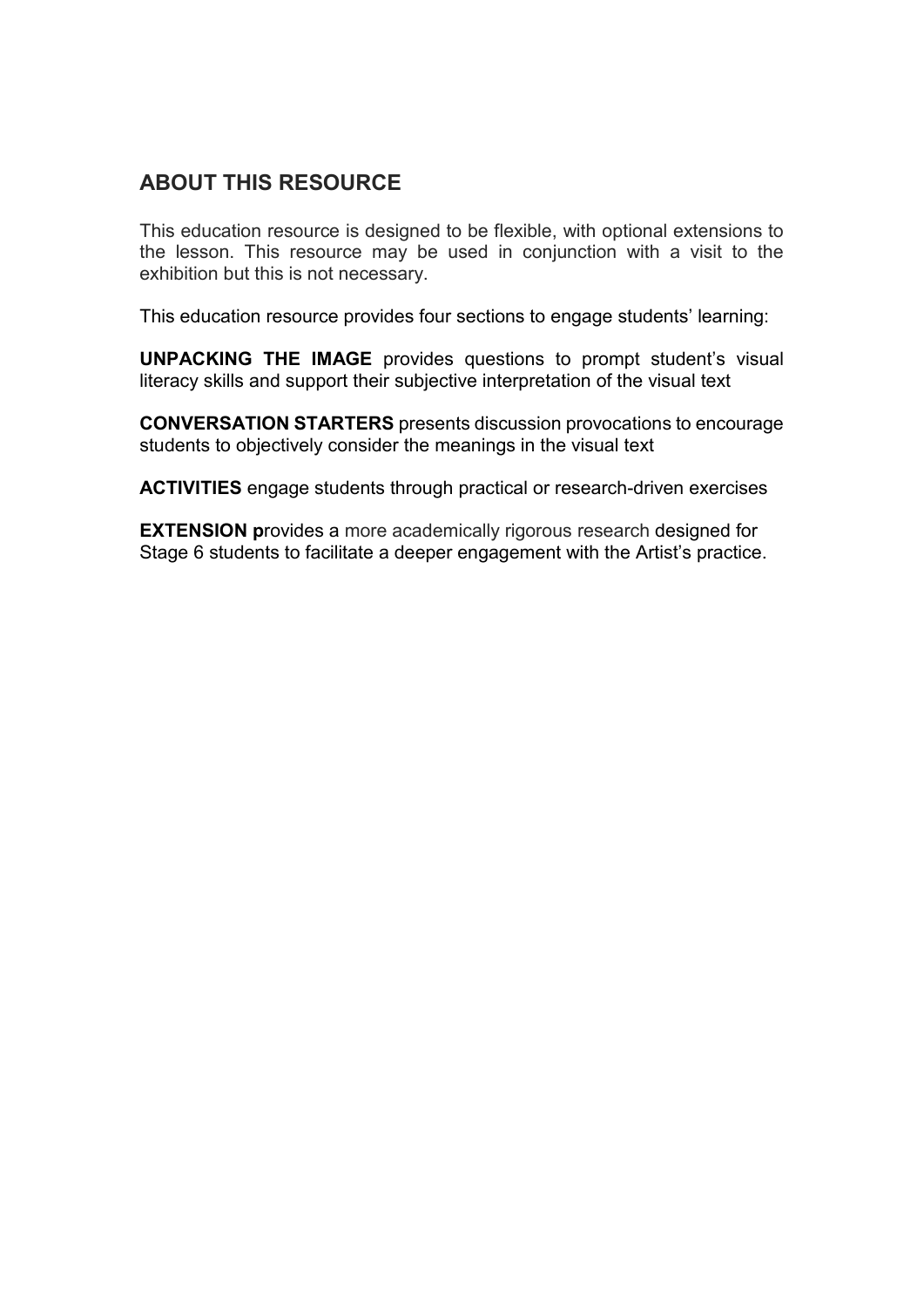### **MEET THE ARTIST**

*I create artwork about Indigenous issues, past and present, about how the past relates to the present and, eventually, moulds the future.* 

Michael Cook belongs to the Bidjara people of south-west Queensland. He was adopted as a child and raised in a non-Aboriginal family, who were active in their support of Indigenous rights in Queensland. The details of his birth were openly shared with him from his earliest years.

His vast career as a photographer included weddings, commercials and portraits before moving into fashion photography. In 2009, Cook engaged with a fine art practice of photography, to conceptually engage with personal and cultural ideas of identity. His artistic practice is a source of self-discovery and allows him to pictorialise the experience of understanding identity.

Cook's photographic series are elaborate in their approach. He merges the imaginary with the historical, the political with the personal, as he reconstructs a tableaux of historical events in Australia's memory. His images require an advanced knowledge of photographic and post production editing techniques. He begins each artwork with an initial idea, which he translates to a photographic image. This original photographic image is his 'canvas' to which he applies layers during the post-production process.

# **Hear more from the artist:**

**[https://www.youtube.com/watch?v=T7Diog9\\_k1I](https://www.youtube.com/watch?v=T7Diog9_k1I)**

### **ABOUT THE ARTWORK**

*Undiscovered* is a series of ten photographs that provide an Indigenous perspective of British colonisation in Australia, a land that had been occupied by Aboriginal people for thousands of years. The series switches positions and perspectives, prompting us to rethink the ways we consider our history and national identity. Michael Cook's images reference what was always here, what has been introduced and the effect this had on Aboriginal and Torres Strait Islander people, their culture and country. *Undiscovered* asks the viewer who really discovered Australia?

*Undiscovered* portrays a serene shoreline setting, from the perspective of Aboriginal people. The photographs look outward to the sea and horizon, which is occasionally interrupted by a tall-masted ship lo oming in the distance. Throughout the series the man is joined by some of our iconic Australian native animals, alongside modern introduced objects. *Undiscovered* features an Aboriginal man role-switching with the Colonisers. At times he is dressed in British colonial clothing, at other times the colonial clothing is removed revealing the strength and resilience of Indigenous Australians before and after colonisation.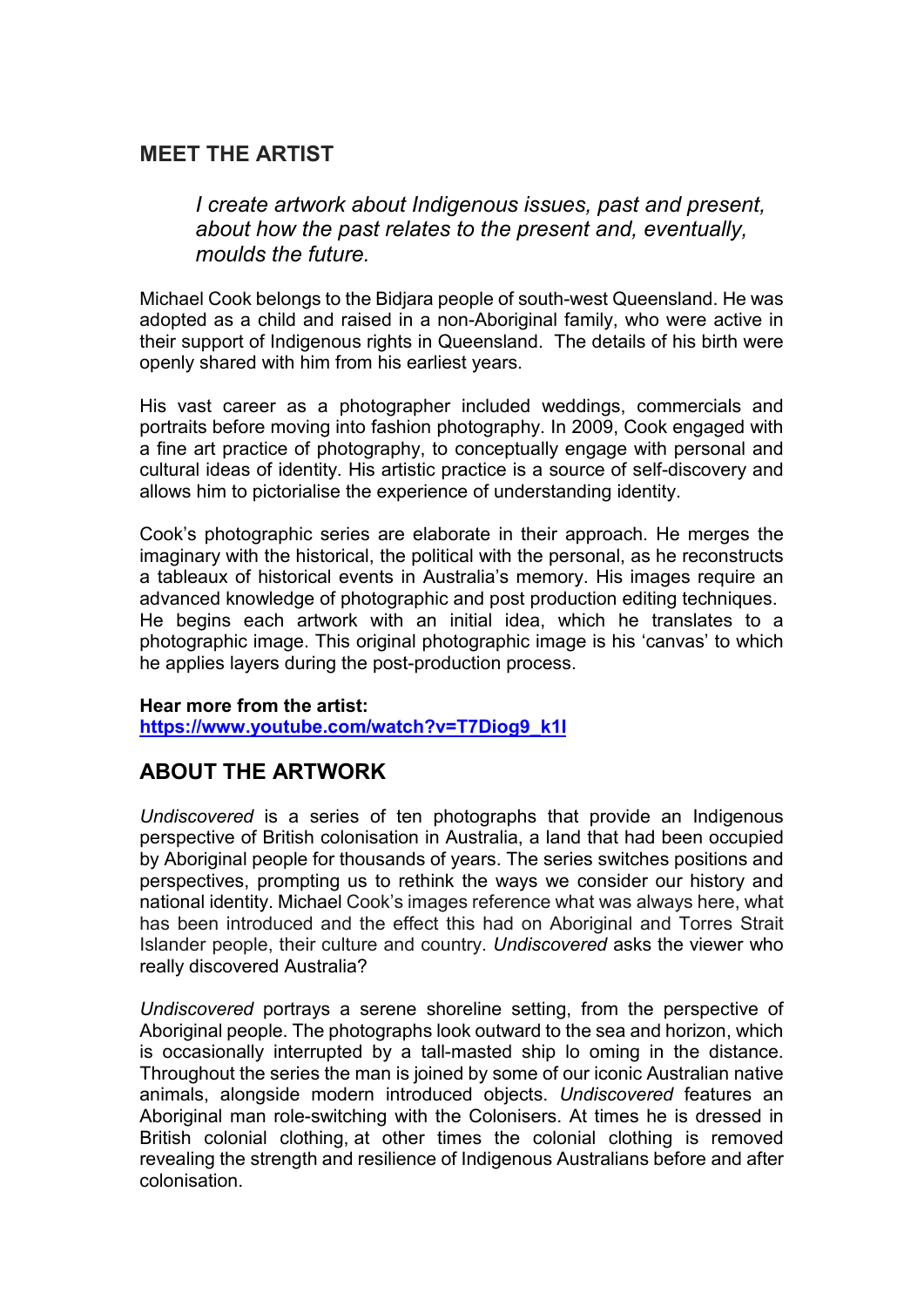# **STAGES 2 – 3 Australian curriculum Years 3, 4, 5 and 6**

# **UNPACKING THE IMAGE**

There are ten photographs in this series, select your favourite image. Look at it carefully for one whole minute, without moving your eyes away, notice every small detail in the photograph.

Imagine you were the man in these photographs:

- What would you be able to hear?
- What would you feel?
- $\Diamond$  What would the weather or temperature feel like?
- $\Diamond$  What time of the day were these photographs taken?
- $\Diamond$  What might you smell in this place?

### **CONVERSATION STARTERS**

Now let's look at the *Undiscovered* series as a whole:

- $\Diamond$  List the objects you see.
- $\Diamond$  List the animals you can see. Are there any similarities between them?
- $\Diamond$  What do you notice about the clothing that the man in the images is wearing?
- $\Diamond$  There are ten photographs in this series; what story do you think they tell?
- $\lozenge$  Do you think this photograph was taken in the past or present? Why?
- What is 'out of place' or strange about these images?
- $\lozenge$  Do you think this photograph depicts 'real-life'? Or has someone madeup the image? How can we tell?

# **ACTIVITIES**

### **Seeing Things from another Perspective**

The word 'perspective' describes a point of view, a way of seeing things. Whose perspective do you think this photograph reflects? Why might the artist have decided to view this scene from this perspective?

- $\Diamond$  Imagine you are aboard the tall ship in the distance; write a small journal entry describing what you can see.
- $\Diamond$  Imagine that you are the man on the beach; describe to a friend what you can see.

### **Always was, Always will be**

Michael Cook belongs to the Bidjara nation, locate this language group on a map. <http://www.abc.net.au/indigenous/map/>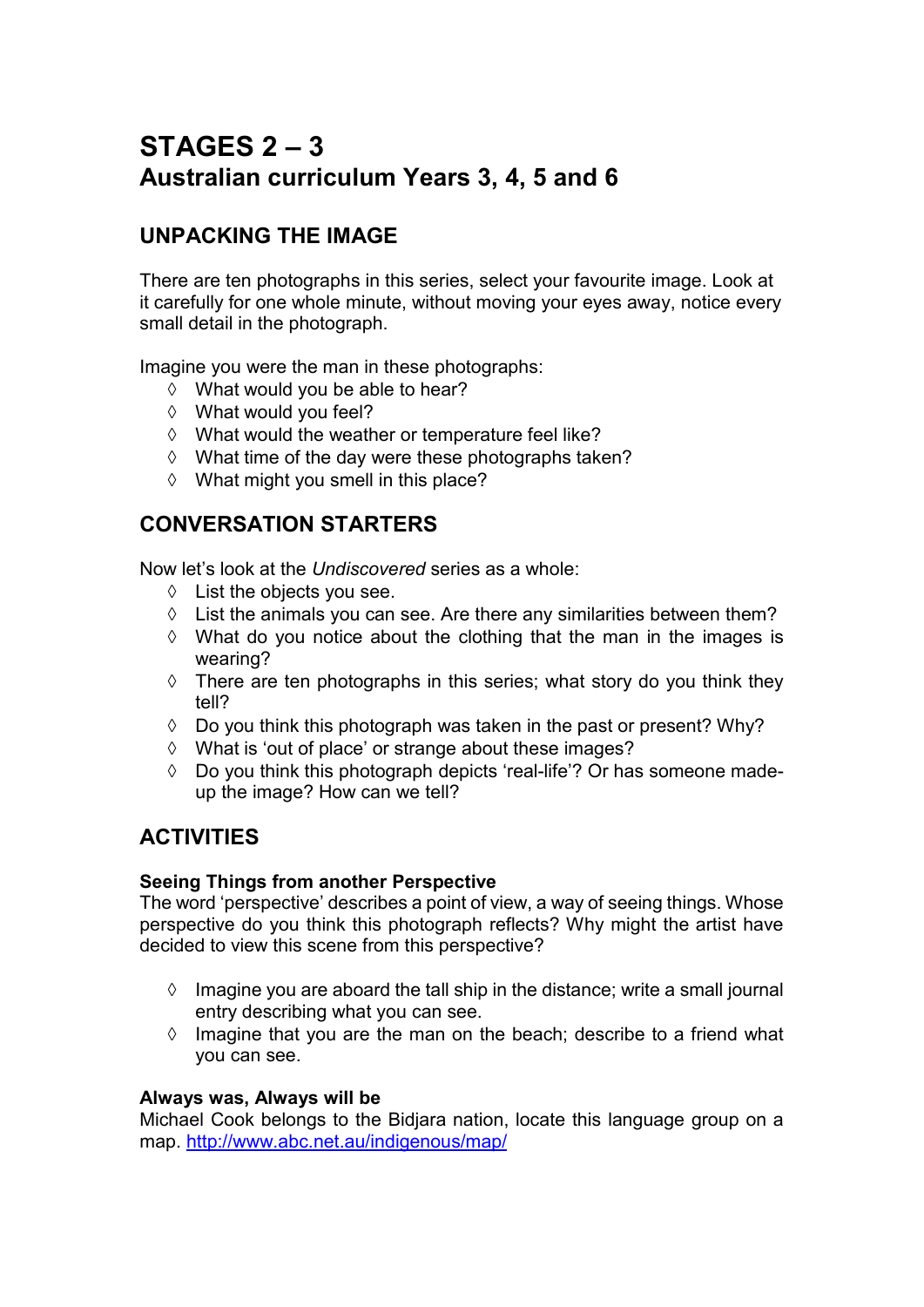Have you ever heard an Acknowledgment of Country at school assemblies or events? Who are the Traditional Owners of the land your school is on? Find out some more about their connection to country.

### **Blank Canvas**

*I start with a blank canvas. I start with an idea in my head and it's like painting with a camera. I say that is the way that I create layers and we build with those layers to get a final image.* Quoted by Michael Cook

Michael Cook often describes the first photograph he takes as the blank canvas, which he then adds to using digital techniques. Find your 'blank canvas image'. It might be a photograph of a place that is special to you, or even just one that you are drawn to in a magazine or newspaper. Then add elements of your identity to this image. It could be a cut-out collage of objects, people or memories that are important to you.

#### **Identifying identities**

This series questions who really discovered Australia while making reference to what was always here, what has been introduced and the effect this had on Aboriginal and Torres Strait Islander people, their culture and country. Using magazines, books, newspapers collect images from the media that represent an Australian identity or nation. Describe the images you find. Do you notice any recurring themes? How are they similar or different to the photographs by Michael Cook?

#### **The Past in the Present**

Michael Cook's photographs are inspired by Australia's colonial history, as well as his personal and family histories. What are some ways that we can find out what happened in the past? Think about an event in your family's history, find out five things you didn't know about your family. Share these facts with your class and discuss the ways you learnt them. You could even bring along some 'evidence' such as photographs, documents and letters to show the class.

#### **Reading Between the Lines**

Look closely at the photographs in this series and think about why he has used recurring themes such as the ship in the distance, native animals, objects and clothing. How do these images comment on the consequences of British colonisation? Discuss this in small groups and develop a response to share with the class.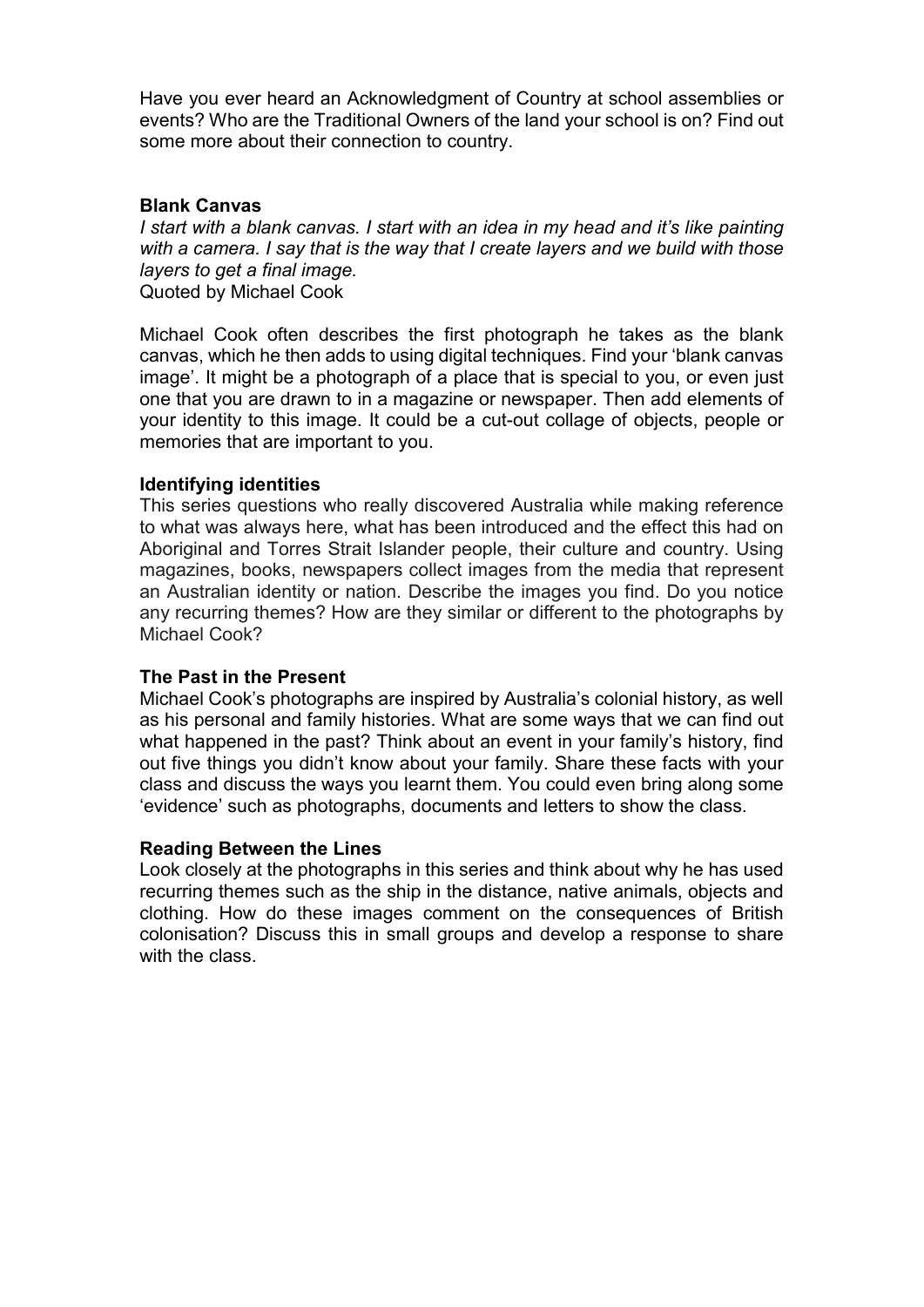# **STAGES 4 – 5 Australian curriculum Years 7-8 and 9-10**

# **UNPACKING THE IMAGE**

There are ten photographs in the *Undiscovered* series, pick the image you are drawn to the most. Look at it mindfully for one minute without moving your eyes from the image; notice every small detail in the photograph.

Begin by building a word bank of all the ideas and thoughts that come to mind when looking at your selected image and share them with the class. What similarities can be found in the personal responses to the series?

- $\Diamond$  How would you describe the colours and tones used in the photographic series? How does it influence the way we interpret the images?
- $\Diamond$  How would describe the use of light in the photographs? How does it affect the way you read these images?
- $\Diamond$  Is this series placed in the past or the present? What tells you this?
- $\Diamond$  Is the man in the images aware of the camera or an onlooker? How would you define the gaze of this photographic series?
- $\Diamond$  Were these photographs taken during action or while the man was still?
- $\Diamond$  Is the man in the photographs engaged with the landscape around him? Is he aware of what is around him? How can you tell?
- $\Diamond$  If you were to place these photographs within a genre of film, what would it be?
- $\Diamond$  If this photograph had a soundtrack, what would it sound like?
- $\Diamond$  Describe the man in the photographs and how he is behaving.

### **CONVERSATION STARTERS**

### **Seeing Things from a Different Perspective**

People can see the same situation and understand it in different ways. Consider the perspective that is represented in *Undiscovered*? What is included in the image? What direction is the camera facing? Whose shoes are we standing in? Unpack why the artist may have made these creative decisions.

### **Un/discovered Land**

*It is a great shame that Cook failed to recognise the established society of*  peoples who lived on this land. Their existence is evident in the landscapes *and geography of this land that Cook was to rename, as well as in the significance of law already dictating the world of our people.If Cook had recognised and understood this world, would he have hoisted the flag on Possession Island and declared this land terra nullius?*

Alberta Hornsby, Bulgun Warra Bama, Historian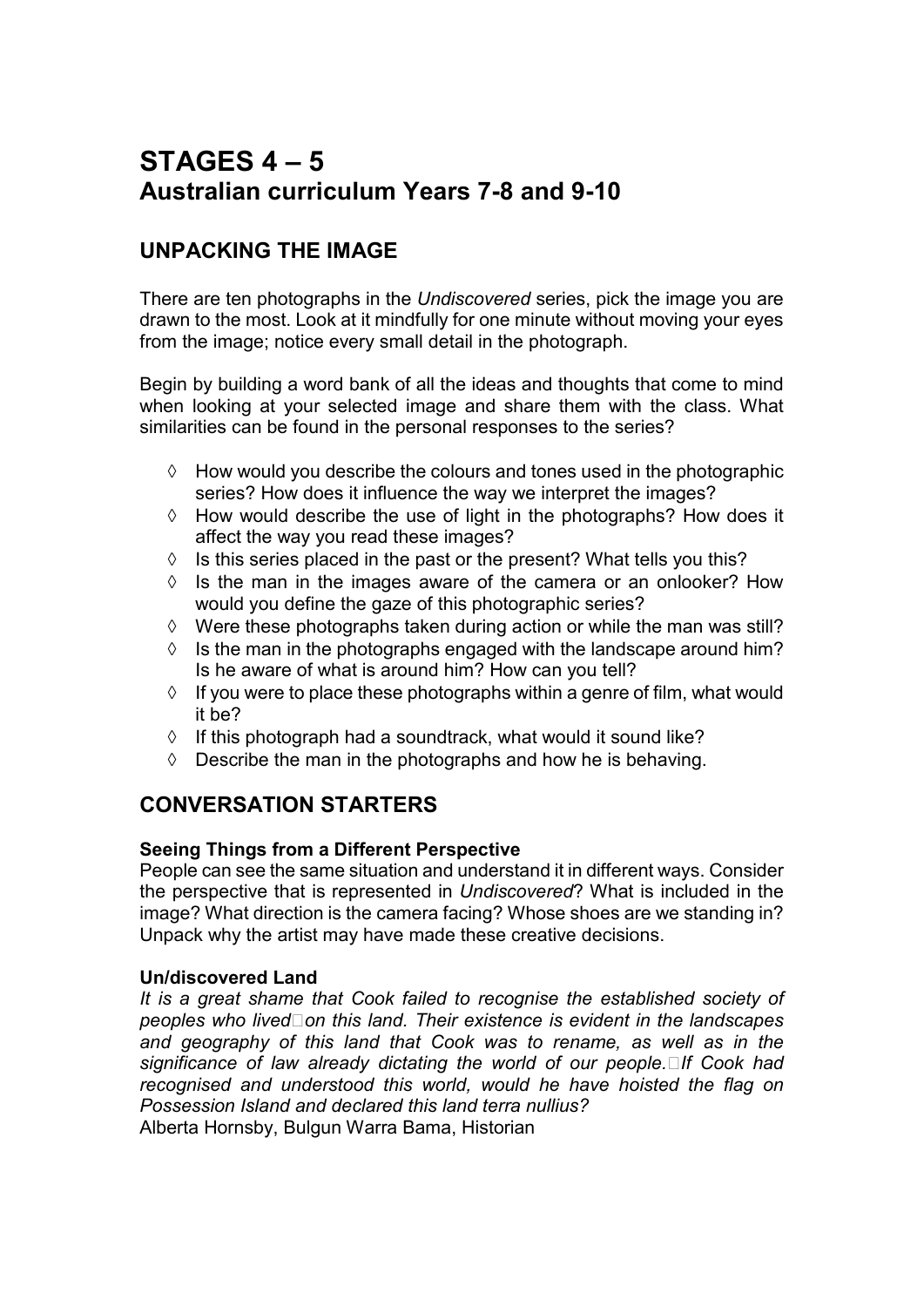In 1770, Captain James Cook's claim of the east coast of Australia in 1770 for Great Britain was made under the doctrine of *terra nullius*. Using the *Undiscovered* photographic series and the statement above as a starting point, discuss the implications this claim caused for Aboriginal and Torres Strait Islander people and their relationship to country.

# **ACTIVITIES**

### *We know we cannot live in the past but the past lives in us* **- Charles Perkins**

**Charles Perkins (1936 – 2000)** was an Aboriginal Rights Activist and a member of the Eastern Arrernte and Kalkadoon Aboriginal communities. He was the first Aboriginal man in Australia to graduate from University in 1966. In 1965 he was a key organiser of the Freedom Ride – a bus journey that exposed its passengers to the racial discrimination experienced Aboriginal people in regional towns in New South Wales, notably Walgett, Moree and Kempsey. He continued to campaign, support and endorse Indigenous and human rights throughout his career and life.

Donna Carstens, the curator of the exhibition, selected the above quote to accompany the *Undiscovered* exhibition. Read it carefully and consider what meaning can we find in the quote. How does it affect the way we read the *Undiscovered* photographic series? Select three historic quotes relating to Australia and consider how each of them would influence the way audiences view the exhibition.

### **Who do you think you are?**

Michael Cook is able to learn about his history through his artistic practice. What does history mean to you? Research your family history. How many generations can you record on your family tree? What significant social and political events occurred during this period and how did they impact your family? Create a visual journal of personal and social histories and present your work to the class. In what ways does your history differ from others in your class?

### **Behind the Lens**

Michael Cook commenced his career as a fashion photographer before moving into fine art. Have a look through some fashion magazines and then take a closer look at the *Undiscovered* series. What are some similarities between the images? What are the conventions of fashion photography? How do you create a narrative in an image?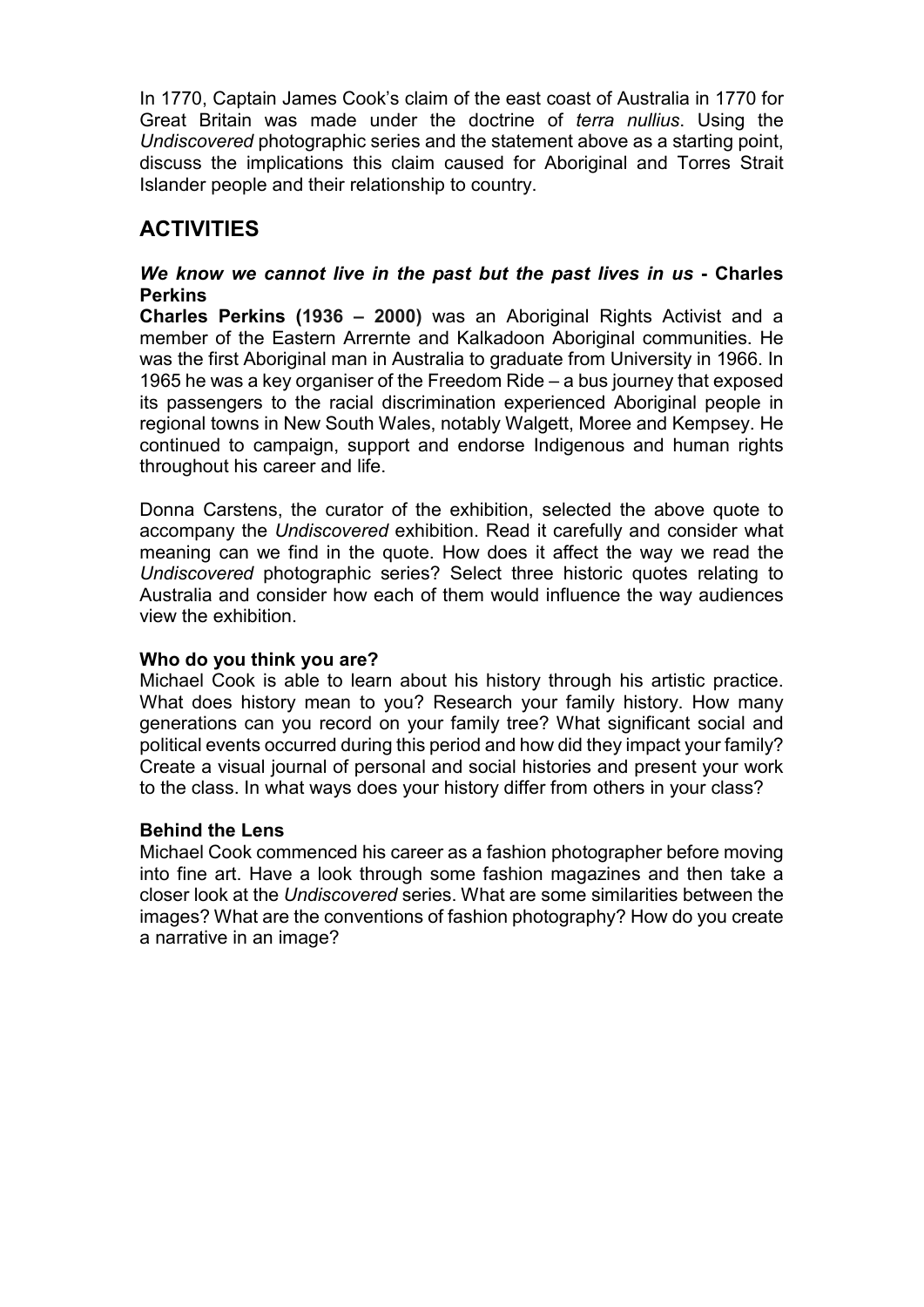### **STAGE 6 / EXTENSION**

#### **Post-colonialism**

Michael Cook has stated '*I create artwork about Indigenous issues, past and present, about how the past relates to the present and, eventually, moulds the future'.* The term 'post-colonialism' describes ways of looking critically at colonisation and its impacts, legacies and consequences. Supported by the historical texts provided and additional research into post-colonialism, write a response that discusses how and why Michael Cook's work responds to colonisation in Australia.

### **Badtjala Song**

Gabrin wunu'la yaneen, Areeram□Ngun'gu'ni wiinj gunj' milung□Nyundal *wun'yamba dhali dahk'kin'bar, Gebeer barine Moomoo gumbir'l'im bundi burree, Yauwa dhan man'ngur Yuang yangu moomoo gumbir, Billi'ngundaTin'gera dan'da gung'mungalum minya??* 

#### Translation:

*Strangers are travelling with a cloud, Areeram!! It has fire inside, must be a bad water spirit. It's stupid maybe? It's going directly to that rainbow serpent place, this is the truth that I bring. It is breathing rhythmically from its rear, must be song men and sorcerers. Coming up and going back with the wind at its rear, like a sand crab. The sea carries this ship here. Why??* 

On 20 May 1770, the Badtjala people viewed the Endeavour sailing along the coast of K'Gari/Fraser Island. They passed on a rich description of the event through oral history and song. Badtjala linguist Gemma Cronin has translated the song, telling of the encounter.

### **Watkin Tench, January, 1788**

*Found the natives tolerably numerous as we advanced up the river, and even at the harbour's mouth we had reason to conclude the country more populous than Mr Cook thought it. For on the Supply's arrival in the [Botany] bay on the 18th of the month they assembled on the beach of the south shore to the number of not less than forty persons, shouting and making many uncouth signs and gestures.*

*This appearance whetted curiosity to its utmost, but as prudence forbade a few people to venture wantonly among so great a number, and a party of only six men was observed on the north shore, the governor immediately proceeded to land on that side in order to take possession of this new territory and bring about an intercourse between its new and old masters.*

**Watkin Tench (1758-1833)** was a British marine officer. In 1786 he volunteered for a three-year tour of service with the convict settlement about to be formed at Botany Bay. He sailed in the transport *Charlotte* on 13 May 1787 and arrived in Botany Bay on 20 January 1788. He is renowned for his two journals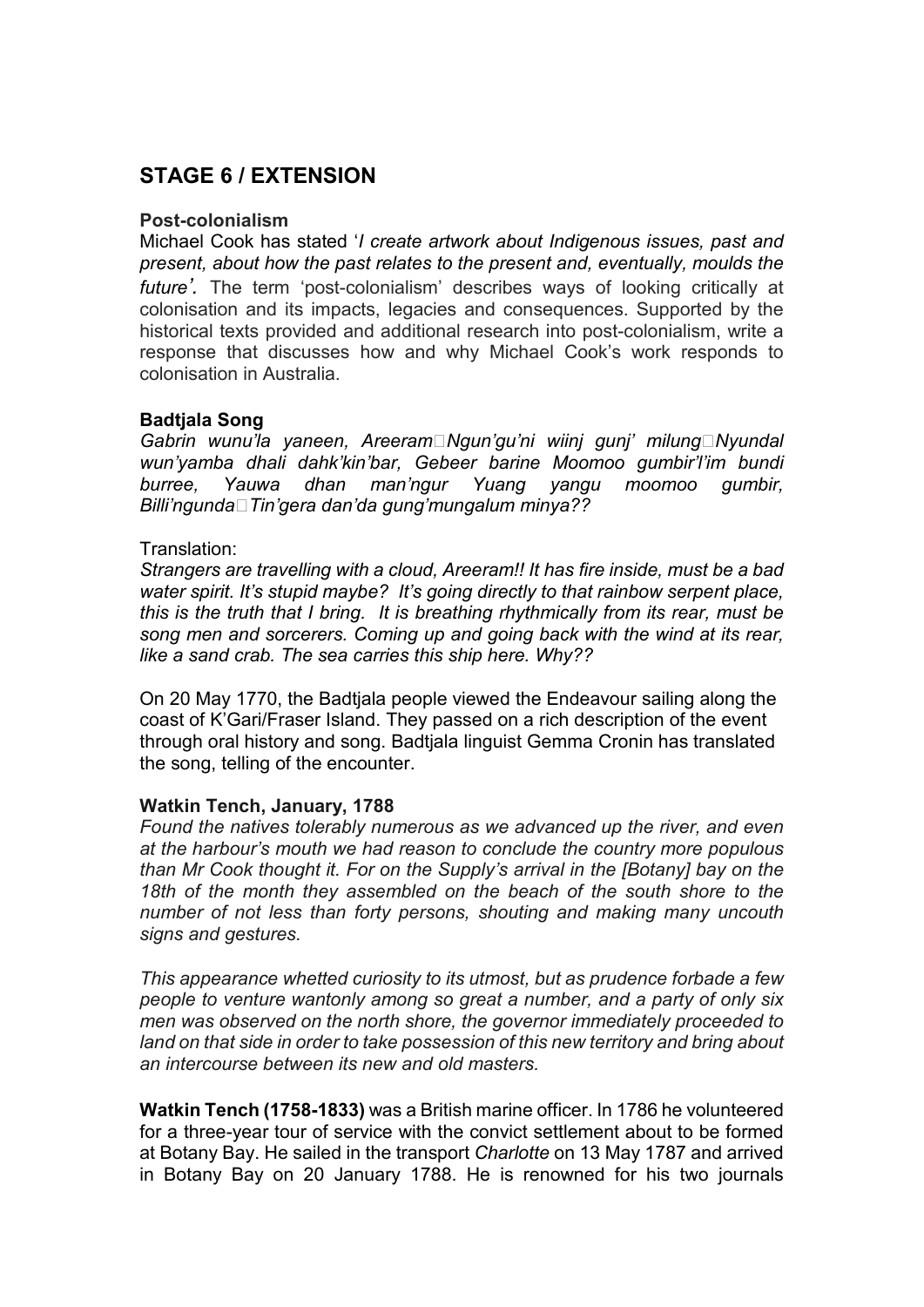(*Narrative of the Expedition to Botany Bay* and *Complete Account of the Settlement at Port Jackson*) that documented his observations and experiences during the first four years of colonisation in Sydney.

### **GLOSSARY**

**Badtjala:** Language group from the present day south-east Queensland, including the coastal areas surrounding Fraser Island and Hervey Bay.

**Bidjara**: Language group from the present day south-west Queensland, situated on the Drummond Ranges.

**Colony:** (1) a group of people who leave their native country to form a settlement in a new land.

**Colony:** (2) the country or district settled or colonised.

**Colonialism:** The policy of a nation seeking to extend its authority over other peoples or territories. In Australia, British colonization effectively disregarded the existence of Indigenous people and their long standing connection and traditional ownership of areas of the country.

**Country:** The term 'country' to Indigenous Australians represents an allencompassing concept, connecting lands and waters, flora and fauna, elements, cosmology and communities all of which have been formed by the actions and pathways of the ancestors.

**Indigenous Australians:** The first Australians, includes both Aboriginal and Torres Strait Islander people.

**Land rights:** a political movement instigated by Aboriginal Activists for social justice and self-determination, for Indigenous people through the means of government recognition of their sovereignty and prior land ownership.

**Language Group:** Australia is home to over 100 language groups, which are sovereign nations that uphold political, social and religious systems that have been formed over countless generations. As a result, Australian Indigenous culture is the world's oldest living culture. It has been estimated that at the time of colonisation in 1788, there were between 500 and 800 language dialects, often maintaining linguistic relationships with their regional neighbours.

**Self Determination:** the right of Aboriginal people to independently determine their political status and pursue their economic, social and cultural development.

**Terra Nullius:** a Latin term and legal doctrine that translates as "land belonging to no-one". This classification was used by the British Government to justify the dispossession of the Aboriginal and Torres Strait Islander peoples and claim sovereignty over Australia. The British Empire disregarded the rights of Indigenous people who had lived there for at least 60,000 years and denied the evidence of Indigenous land use and ownership.